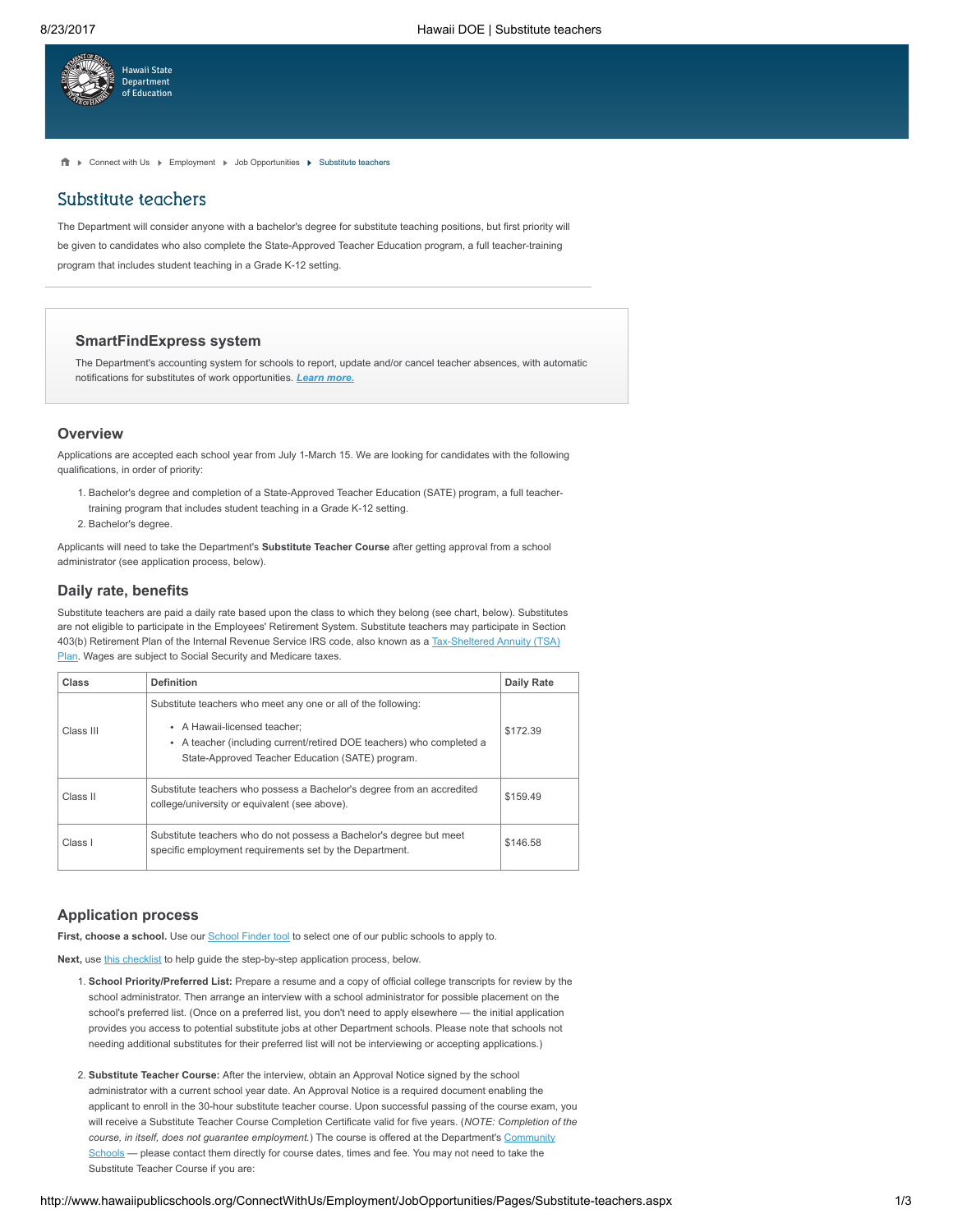- A recent teacher-college graduate, in-state or out-of-state licensed/certified teacher (5-year exemption from year of initial employment).
- DOE retired teacher (10-year exemption from year of initial employment). Please note parameters for post-retirement employ
- 3. Application: Upon successful completion of the Substitute Teacher Course, return to the school that placed you on its preferred list to complete the Substitute Teacher Application (available at the school) along with:
	- A copy of social security card.
	- Official/original college transcripts (must come from an accredited university MSA-CHE, NCA-HLC, NWCCU, NEASC-CIHE, SACS, WASC-ACSCU).
	- Tuberculosis (TB) test clearance certificate with a valid date no later than one (1) year from the date of the application.
	- Copy of the Substitute Teacher Course Completion Certificate with posted expiration date, if applicable.
- 4. Employee background check: Fingerprinting and criminal history background checks are done at the school's District office (see list, below) by appointment after preferred school submits the substitute teacher application and employment documents. You will not be allowed to start work until this process is completed and the individual is cleared for employment. It takes a minimum of two days and up to two months to complete. Any missing or incomplete information will result in the delay of obtaining a substitute teaching job. Please contact the District office with any questions about the status of you application. This applies to all substitute teachers including State and County government retirees.
- 5. Employment documents: All documents submitted become the property of the Department and will not be returned to the applicant.
- 6. Foreign college or university transcripts. The Department does not evaluate transcripts from foreign institutions. For an evaluation of your foreign credential(s), please contact:

Educational Credential Evaluators, Inc. (ECE) P.O. Box 514070, Milwaukee, WI 53203-3470 Phone: (414) 289-3400 Fax: (414) 289-3411 Website: [www.ece.org](https://www.ece.org/) Email: [eval@ece.org](mailto:eval@ece.org)

This evaluation can also be used if you intend to pursue a teaching position with the Department in the future. After receiving the evaluation, make a copy for yourself. Send the original evaluation to:

Office of Human Resources Reclassification Unit P.O. Box 2360, Honolulu, HI 96804

#### District Office information

On any given workday, the principal is the immediate supervisor for substitutes at a school. Personnel Regional Officers (listed below) have overall jurisdiction over substitute teachers. If you have a dispute that cannot be resolved at the school level or if you have questions or concerns about your employment, contact the appropriate office below:

| <b>District</b> | <b>Address</b>                                     | Phone    |
|-----------------|----------------------------------------------------|----------|
| Honolulu        | 4967 Kilauea Avenue, Honolulu, HI 96816            | 733-4870 |
| Central         | 1122 Mapunapuna St., Suite 200, Honolulu, HI 96819 | 307-3939 |
| Leeward         | 601 Kamokila Blvd, #418, Kapolei, HI 96707         | 564-6180 |
| Windward        | 46-169 Kamehameha Hwy., Kaneohe, HI 96744          | 784-5920 |
| Hawaii          | 75 Aupuni Street, #203, Hilo, HI 96720             | 974-6605 |
| Maui            | 54 South High Street, 4th Floor, Wailuku, HI 96793 | 243-1301 |
| Kauai           | 3060 Eiwa Street, #301, Lihue, HI 96766            | 274-3506 |

#### Post-retirement employment

The State of Hawaii Employees' Retirement System (ERS) is a qualified retirement plan under Section 401(a) of the Internal Revenue Code (Code). Generally, the code prohibits the distribution of retirement benefits prior to an employee's retirement. If a retiree is reemployed without a bona fide separation of service, the retiree may not be considered to be retired. To help bring clarity to circumstances under which a retiree may be reemployed without suspension of benefits, a new law (Act 179) was created and passed by the 2010 Hawaii State Legislature.